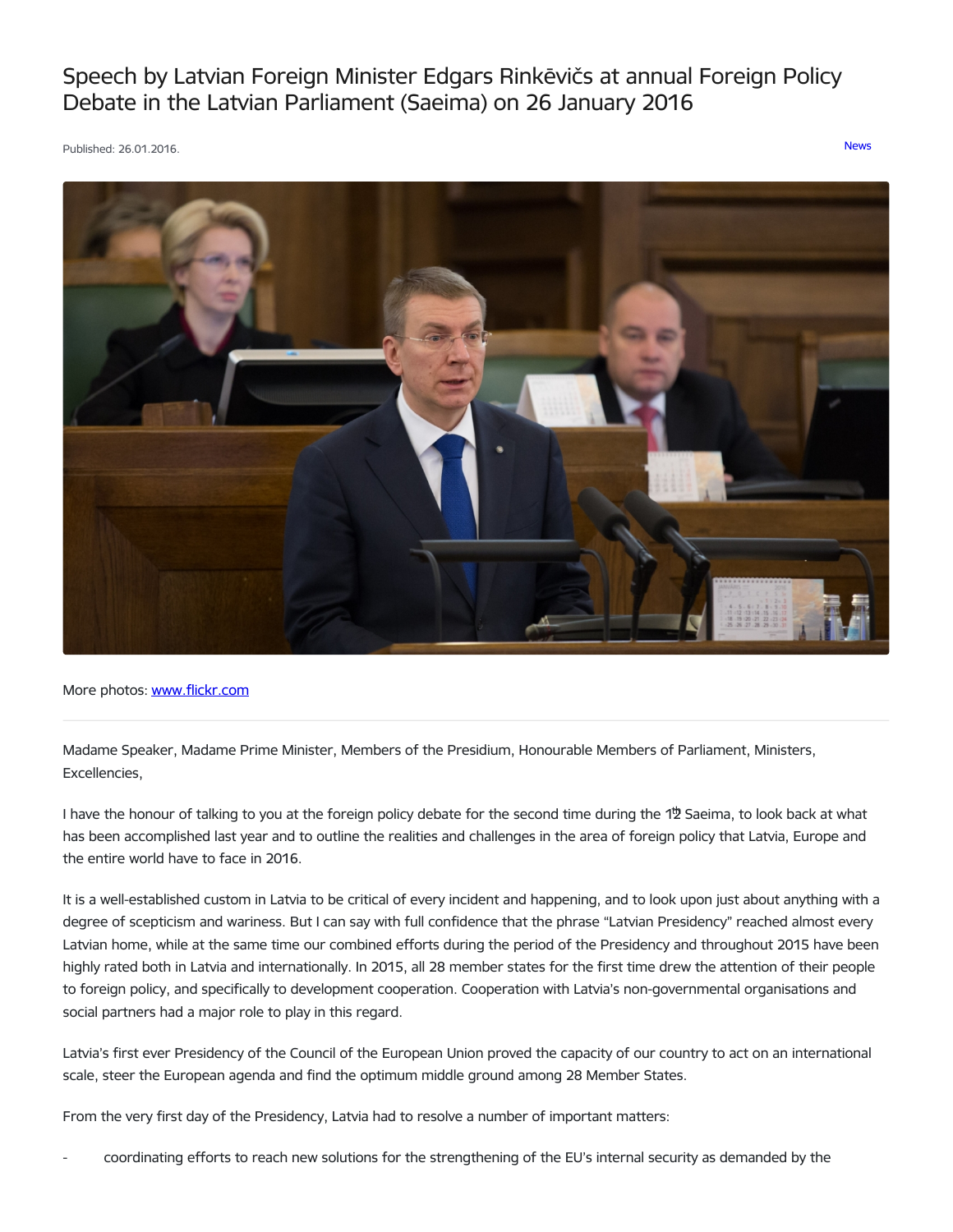increased terrorist threat related to the tragic events in Paris and Copenhagen;

seeking a common denominator among all Member States concerning the future of the Eastern Partnership and seek a balanced approach in the Member States policy in support of both southern and eastern neighbours;

dealing with a dramatic migration crisis which continues to increase in a geometric progression;

working on the establishment of the European Fund for Strategic Investment, an agreement on abolishing roaming charges for mobile communications as well as significant progress in the formation of a Digital Single Market and the Energy Union, which are also quite important for Latvia.

Our Presidency would be impossible to imagine without solidarity and effective cooperation between the Saeima, the Cabinet of Ministers, all ministries, the President's Chancery, non-governmental organisations, social partners, local authorities and our Latvian Foreign Service. Many thanks to you all!

# Honourable Members of Parliament!

The foreign policy of any country, including Latvia, cannot be put into the frame of a calendar year. No doubt, many of the European and global challenges, crises and addressing their root causes will continue not only throughout this year but also beyond. And regrettably, it must be admitted, that the atmosphere in Europe, which not so long ago seemed so calm, even sleepy, has changed radically.

From the perspective of international and security policy, 2016 is going to be difficult, intense and restless, since the whirlpool of endless crises across the globe is a reality that we must deal with on an almost daily basis and the disastrous consequences are leaving a lasting impact on the common foreign and security policy of the European Union.

Terrorism and uncontrolled flows of migration in Europe, Russia's unpredictable and aggressive actions, tension in the east of Ukraine, hostilities in Syria and Libya, instability in the Middle East, recruitment of foreign fighters by various terrorist organisations and the increasing propaganda campaigns of hatred and violence – these are problems that require solutions across the globe, in Europe and in Latvia.

No doubt, the migration crisis and addressing its root causes is one of this year's major challenges in Europe and in the world. The upcoming referendum on Britain's membership and the future of the Schengen area will be a test for Europe's political and economic unity.

The leaders of the European Union and each Member State will have to exert maximum effort to seek appropriate, mutually acceptable long-term solutions. Otherwise we might indeed wake up one morning beside the ruins of what we once called the European Union.

Regrettably, this year too we shall encounter tension and conflicts of varying intensity in Afghanistan, Yemen, Syria, Libya, Iraq and several African countries. The sharpening in relations between Iran and Saudi Arabia is a cause for concern; the Middle East Peace Process has actually come to a halt.

The international coalition forces and separate countries are fighting the terrorist organisations – the so called Islamic State (Da'esh), Boko Haram, Al Qaeda and others – with varying success.

The low oil prices can leave a tangible impact on global economic growth and serve as a basis for new conflicts.

These are only a few factors that will influence the environment of international relations and the economic and security situation in the world, in Europe and in Latvia.

Honourable Members of Parliament!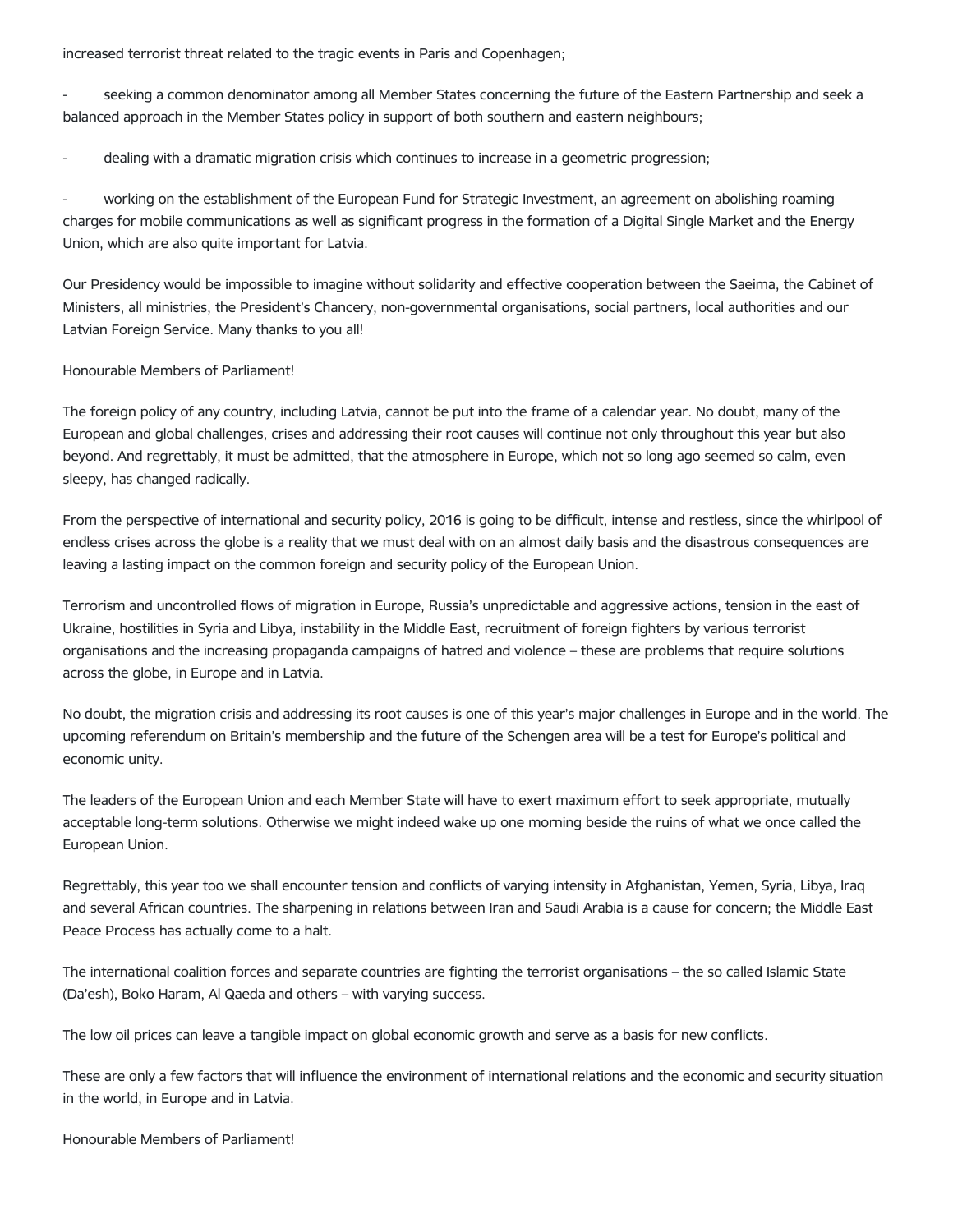The principle of "communicating vessels" also applies to international politics and no single country can exist in isolation from processes in the contemporary world. Latvia is no exception. The current history of our country teaches us that we must never stand alone. And we are not alone!

Latvia's decision taken more than twenty years ago on integration into the Euro-Atlantic space and becoming a full-fledged member of the European Union and NATO has proved correct and prescient. Thereby we have also undertaken definite commitments and duties that underlie the principles of our country's foreign policy.

Our interests lie in a stable, secure and competitive Latvia. Our interests lie in a united and strong European Union. And our interests lie in a powerful North Atlantic Treaty Organisation capable of effectively adapting to the new security environment in the world! To this end, Latvia's foreign policy this year will have to focus on several mutually complementary tasks:

firstly, to strengthen Latvia's external security by achieving a long-term presence of NATO forces in our region;

secondly, to facilitate the unity and effectiveness of the European Union thereby ensuring stability in the EU neighbourhood;

thirdly, to complete the process of accession to the Organisation for Economic Cooperation and Development;

fourthly, to promote external economic relations and explore new markets.

## Ladies and Gentlemen!

We must use clear language when speaking of Latvia's security. Recent years have brilliantly highlighted the fact that our eastern neighbour is a revisionist super-power prepared to use military force to satisfy its ambitions, changing the borders of independent states, as in the case of the illegal and illegitimate annexation of Crimea.

Therefore, it is in Latvia's interest to strengthen NATO's collective defence and deterrence policy. It is based on NATO response capabilities and military presence in our region. The independence of our country is ensured only by an effective and convincing deterrence policy. The Allied military presence is an integral part of any successful deterrence policy.

These questions will be reviewed at this year's NATO Summit in Warsaw, which is the key event in security policy, and Latvia's foreign and defence services are preparing for it.

The NATO Warsaw Summit should decide on the following matters:

firstly, an Allied presence in the Baltic States that is long-lasting and worth taking seriously. The Warsaw Summit should decide on the establishment of a more effective command system that could provide an immediate response to any provocation;

secondly, countering crises and further development of the strategy for the prevention of hybrid warfare. With Latvia's active engagement, the NATO strategy on hybrid warfare was produced and approved in early December 2015 at the level of foreign ministers. The strategy applies collective defence guarantees, including effective allied support for any member in any phase of hybrid warfare.

thirdly, stepping up NATO cooperation with Finland and Sweden. This not only fosters the security of NATO and these partner countries, but also improves the security climate in the Baltic Sea region. Therefore, Latvia will continue supporting both a more active political dialogue and NATO's closer practical cooperation with Finland and Sweden in joint military and crisis management exercises;

fourthly, NATO's "open door policy" which has been constantly supported by Latvia and which helped Latvia join NATO in 2004. This enhances peace and security in today's Europe. The decision on launching accession negotiations with Montenegro is proof not only to NATO's unique role in European security but also to the continuation and importance of the open door policy in our time.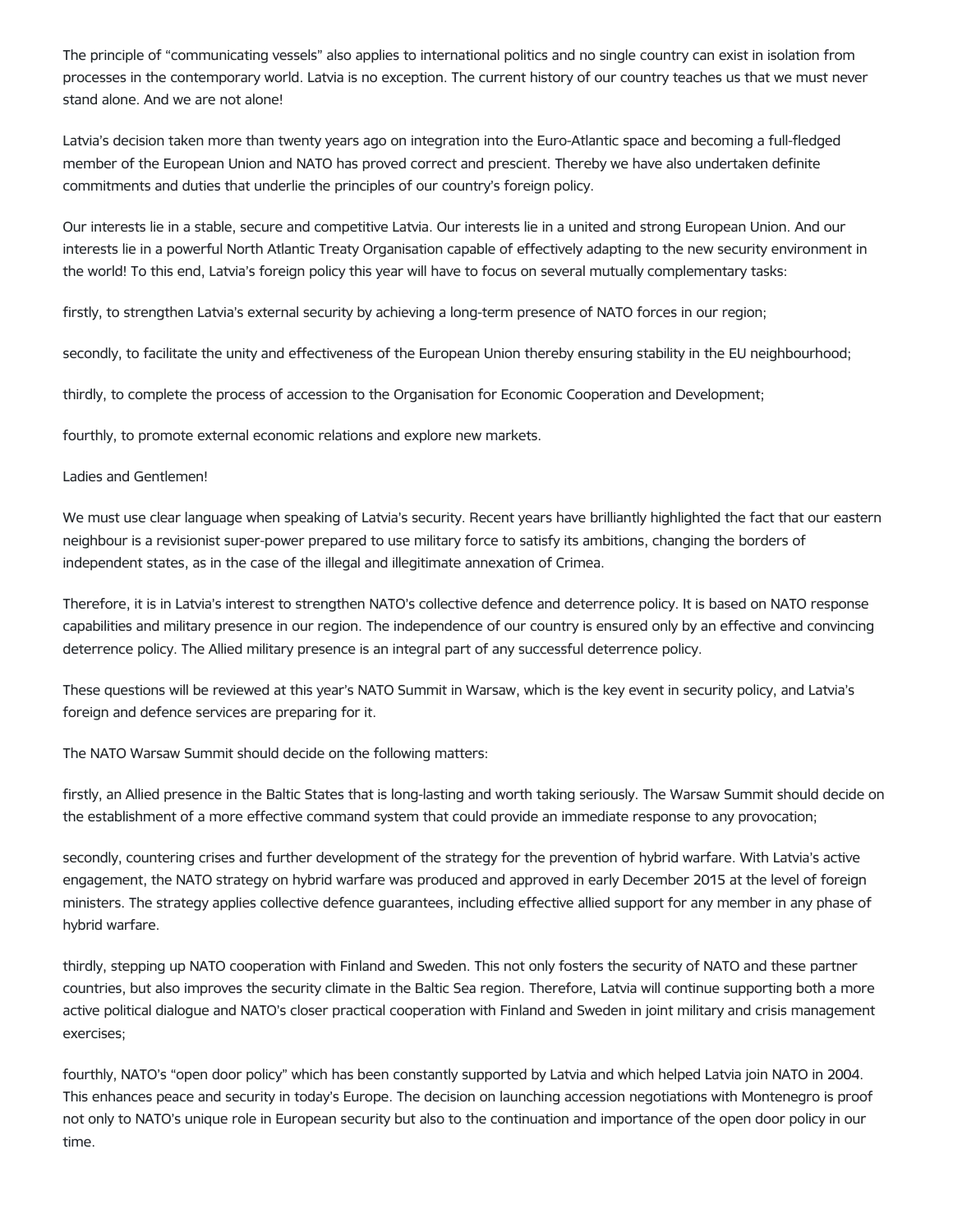Latvia will move ahead with the facilitation of the process of Georgia's integration into Euro-Atlantic structures by rendering both political and practical support.

Alongside preparations for the Warsaw Summit, Latvia must do its own homework on defence funding and domestic security.

I would like to firmly reiterate that the United States is the main strategic partner and an ally Latvia may rely on.

We are grateful to our U.S., Canadian and European allies, who take part in NATO exercises in our region and in the Baltic Air Policing Mission, thereby demonstrating their solidarity.

The past year demonstrates that the risks posed by international terrorism are present not only in the remote areas across the globe but also in Europe. Barbaric terrorist attacks in Paris and Copenhagen in 2015 are a reminder of the persisting presence of these risks. Latvia's national security interests call for involvement in a common counter-terrorism policy along with allies.

Due to contributions by Latvian experts, an agreement was achieved during Latvia's Presidency on the signing of the Additional Protocol to the Council of Europe Convention on the Prevention of Terrorism (the "Riga Protocol"). The Additional Protocol was produced so as to facilitate the early prevention of terrorism by criminalizing participation in a terrorist group, travelling abroad for the purpose of committing terrorist offences, the reception of training for terrorism, and the organising or funding of travel for purposes of terrorism.

## Honoured Members of Parliament!

Russia's aggression in Ukraine revealed challenges for which the international community was not prepared. This was information war, conducted parallel to Russia's military operation in Crimea and still ongoing in the east of Ukraine.

An information war cannot be easily won. Nevertheless, the response to this challenge calls for the involvement of the general public as a whole and this involvement is based on information literacy of our society: knowing the facts, being able to evaluate them critically, and discussing them with one another. We have long been sharing views on the role of the media in Latvia. The developments in the world and in Europe in the recent years demonstrate that the strengthening of an independent and quality media is the matter of both the maturity of our democracy and national security. This should be kept in focus when intensifying dialogue between policy makers and media professionals. And this is not conceivable without appropriate funding. I encourage seeking more actively the solutions for the media, especially public media, to address the broadest possible audiences, including young people and national minorities.

It is a pleasure that journalists and media professionals established the Baltic Centre of Media Excellence last year, which will have an essential role to play in increasing the quality of journalism in the Baltic States and the Eastern Partnership countries.

Latvia's contribution to NATO's strategic communications capabilities is the Riga-based NATO Centre of Excellence for Strategic Communications in Riga.

## Ladies and Gentlemen!

The year 2016 will be a serious test for Europe. The idea once put forward of Europe whole and free, and of a safe European home, which, through integration processes, has resulted in the European Union is currently under serious threat. Migration, the single currency and free movement, structural problems, terrorism, and challenges in Europe's eastern and southern neighbourhood pose questions for Europe's future.

Over the past year, there has been much talk about the beginning of the end of the European Union, the clash of civilisations and the decline of Europe.

One must admit the fact that last year, on a number of occasions, Europe's response to ongoing global processes was delayed. The European Union's leadership role in global processes has also not been visible enough. And added to this, the European Union is experiencing a leadership crisis.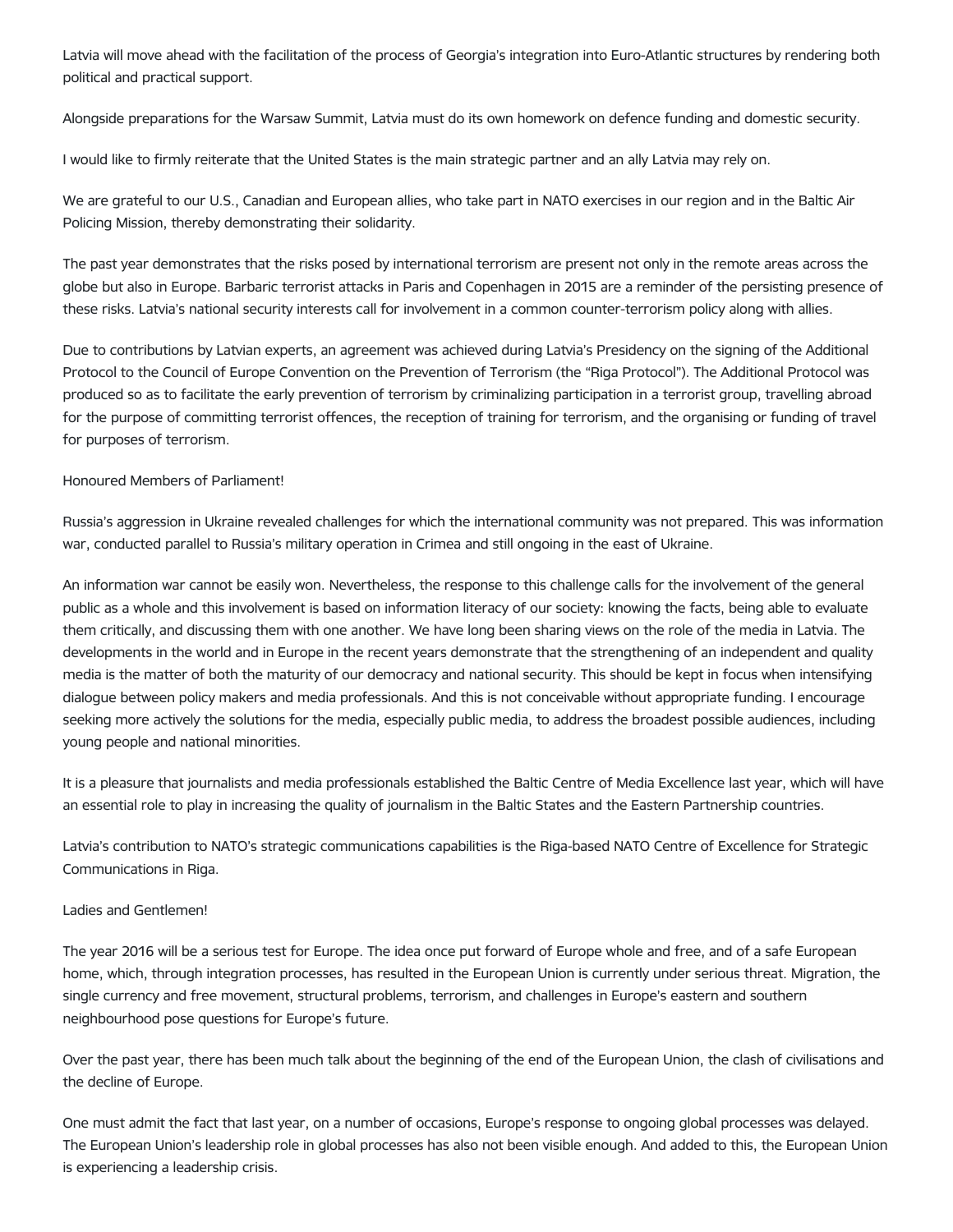European citizens have a right and a reason to receive clear answers to certain questions, for instance, how to boost socioeconomic development and global competitiveness of the European Union, how people in the European Union will benefit from the Transatlantic Trade and Investment Partnership, or TTIP, and what the future migration policy of the European Union look like.

The European Union is rooted in shared values and mutual trust reinforced by strong and capable institutions. Unfortunately, the array of substantial challenges has also given rise to the sense that all these things - confidence, values, and institutions - are also in a state of crisis. The administration and supervision of the Eurozone, migration, the negative rhetoric that European politicians direct at one another, and the lack of leadership both at the European and national level pose a threat to the European Union's existence.

The European Union can indeed recover if it becomes an effective implementer of a common policy, including the common foreign and security policy. And the European Union must be the champion of the space of European values forged over the centuries and based on democracy, human rights and the rule of law.

Migration is vivid proof to the crisis in the European Union. The past year clearly highlighted the fact that the migration crisis in the European Union cannot be solved by any single EU Member State all by itself. Notwithstanding this, we are still not ready for concerted action.

This crisis has challenged the European Union's values. Until now, the European Union, European governments, and the people of Europe have demonstrated their goodwill, openness and solidarity toward asylum seekers from third countries.

We are an open society, but nevertheless we expect European values to be honoured. Violence and disrespect for women and the European Union values is unacceptable!

It is equally unacceptable that those who have been given a helping hand and provided with asylum press their own traditions and worldviews on others. If Europe's openness and centuries-old European values are not respected, we have to respond appropriately.

The migration crisis has also been conducive for the propagation of undisguised racism and xenophobia by radical right-wing political parties . For many politicians, this seems the easiest way of bringing up their political ratings. This path also can lead to the loss of Europe and the wish to return to a terrible past.

- The European Union, *first and foremost*, should provide a feasible and tangible long-term solution to address the root causes of migration, with a special focus on the stabilisation of political, economic and social conditions in regions neighbouring the European Union.

- the fight against criminal groups organising human smuggling should be fortified;

- A clear and effective return and readmission policy must also be implemented by the European Union, a mechanism for returning the migrants which do not qualify for the refugee status to the countries of their origin.

- All European Union Member States must reinforce the external borders of the European Union. Latvia will honour commitments undertaken so far within the European Union with respect to persons in need of international protection; however, hosting of additional refugees either in the European Union or Latvia is not possible while we see that these questions are not really being answered.

#### Honoured members of Parliament!

There is yet another issue vital for the existence of the European Union: that of the United Kingdom remaining a part of it. The United Kingdom is an important ally for Latvia in the areas of economy and security policy and so Latvia's interests lie in a strong United Kingdom in a unified and strong European Union.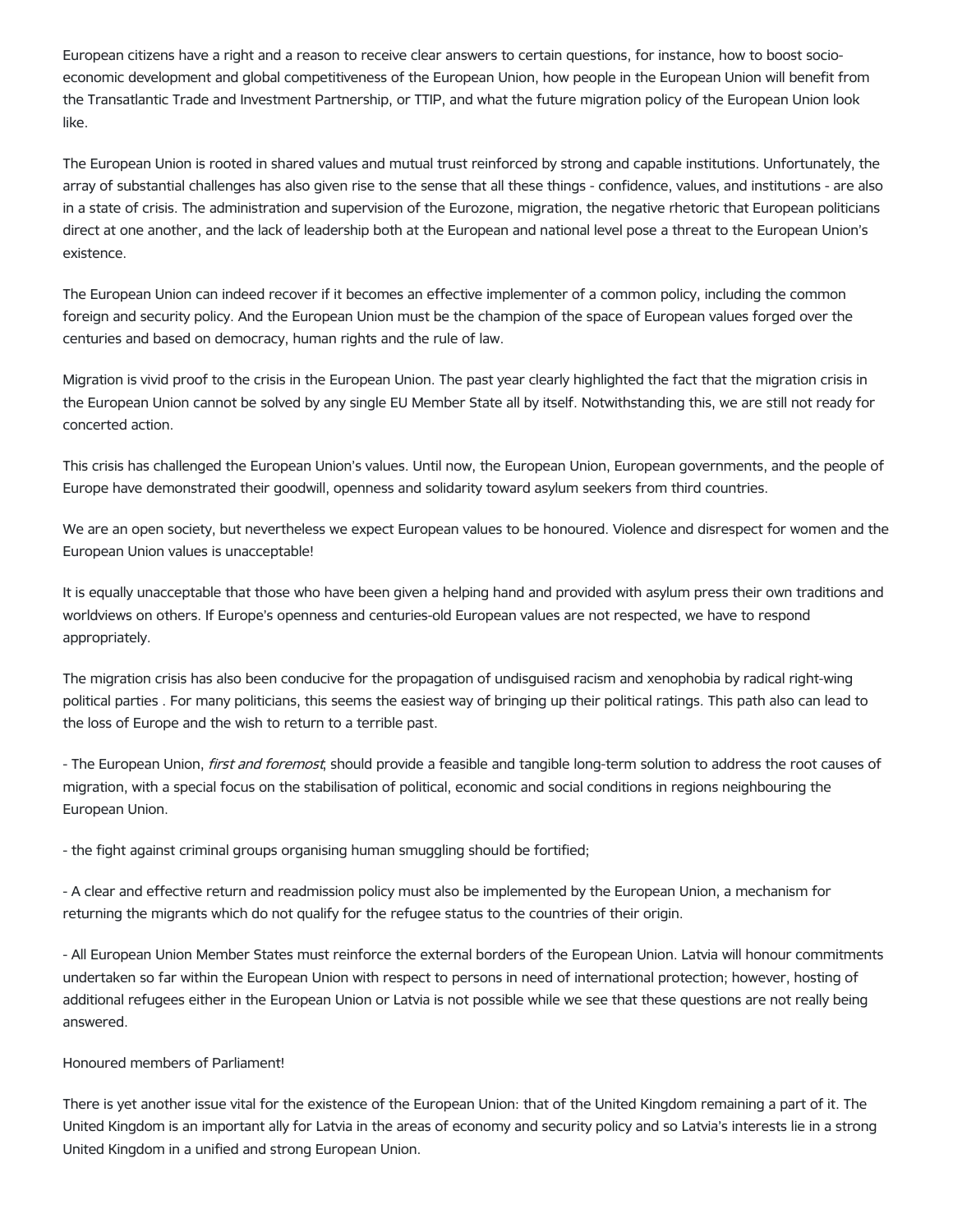Latvia will continue advocating the principle "united in diversity", which respects the diverse cultures, historical experience and constitutional structures of the Member States. We have to find the way to observe the interests of various countries while at the same time building a stronger EU.

Return to robust economic growth in the European Union is also a prerequisite for Latvia's economic growth.

I am gratified that, during the Latvian EU Presidency, an agreement was achieved on the European Fund for Strategic Investments, thereby unlocking investments of at least 315 billion euros. How we use this opportunity depends on us alone.

Latvia supports active work on the establishment of the Energy Union, which includes all five elements: energy security, solidarity and trust; a fully integrated internal energy market; energy efficiency; decarbonising the economy; research, innovation and competitiveness.

Our interests lie in further integration with the European energy and transport systems. It's in our interests to develop the European Single Market. And our interests lie in the strengthening of our country's European identity.

## Ladies and Gentlemen!

This year, Latvia has the chairmanship of the Baltic Council of Ministers, and during this time we will be focusing a number of priorities related to the strengthening of security in the region and the development of the transport and energy infrastructure.

And while touching on Latvia's cooperation with the countries in the Baltic Sea region, I would like to mention also that, this year, Latvia has taken over the coordination of the Baltic and Nordic cooperation in the NB8 format, with security, energy and strategic communication as its priorities. Through joint efforts, the Baltic States have also taken major steps toward the establishment of a free and functional gas and electricity market.

I have already said on earlier occasions that the Baltic States must become a country that promotes unity within the European Union both in words and deeds. I believe that until now the Baltic States have demonstrated a balanced approach and solidarity, and have been the voice of reason in Europe.

I am glad that the Baltic States, jointly and tenaciously, are working on the facilitation of the long-term allied military presence in the region and implementation of NATO's Readiness Action Plan. And just as they do at NATO, so also must Latvia, Lithuania and Estonia have a common position on these matters in the European Union.

A common European Neighbourhood Policy based on an individualised approach and responding to the interests of each country is also important for Latvia. The Riga Eastern Partnership Summit confirmed yet again that the Eastern Partnership is a strategic and ambitious EU policy that will continue to develop and evolve.

To implement the decisions made at the Riga Summit, the Eastern Partnership must take many steps. The main priority is the work on the implementation of the Association Agreements with Ukraine, Georgia and Moldova to ensure modernisation and economic development of these countries.

Last year the bilateral political dialogue and practical cooperation between Latvia and Ukraine increased in intensity and scale, and Latvia provided its support. Even while subjected to military aggression, Ukraine pursued its course towards the European Union and was able to keep up the work on much needed reforms.

I am happy that the political commitment pledged at the Riga Eastern Partnership Summit has been put into practice, namely, beginning the implementation of the Deep and Comprehensive Free Trade Area between the European Union and Ukraine. The progress we expected to see on the path to visa liberalisation was also accomplished.

Let me stress yet again that Latvia will be unrelenting in its pursuit of a policy of non-recognition of the illegitimate and illegal annexation of Crimea. Crimea is Ukraine! Latvia's support for Ukraine's sovereignty, territorial integrity and the reform process will be unwavering.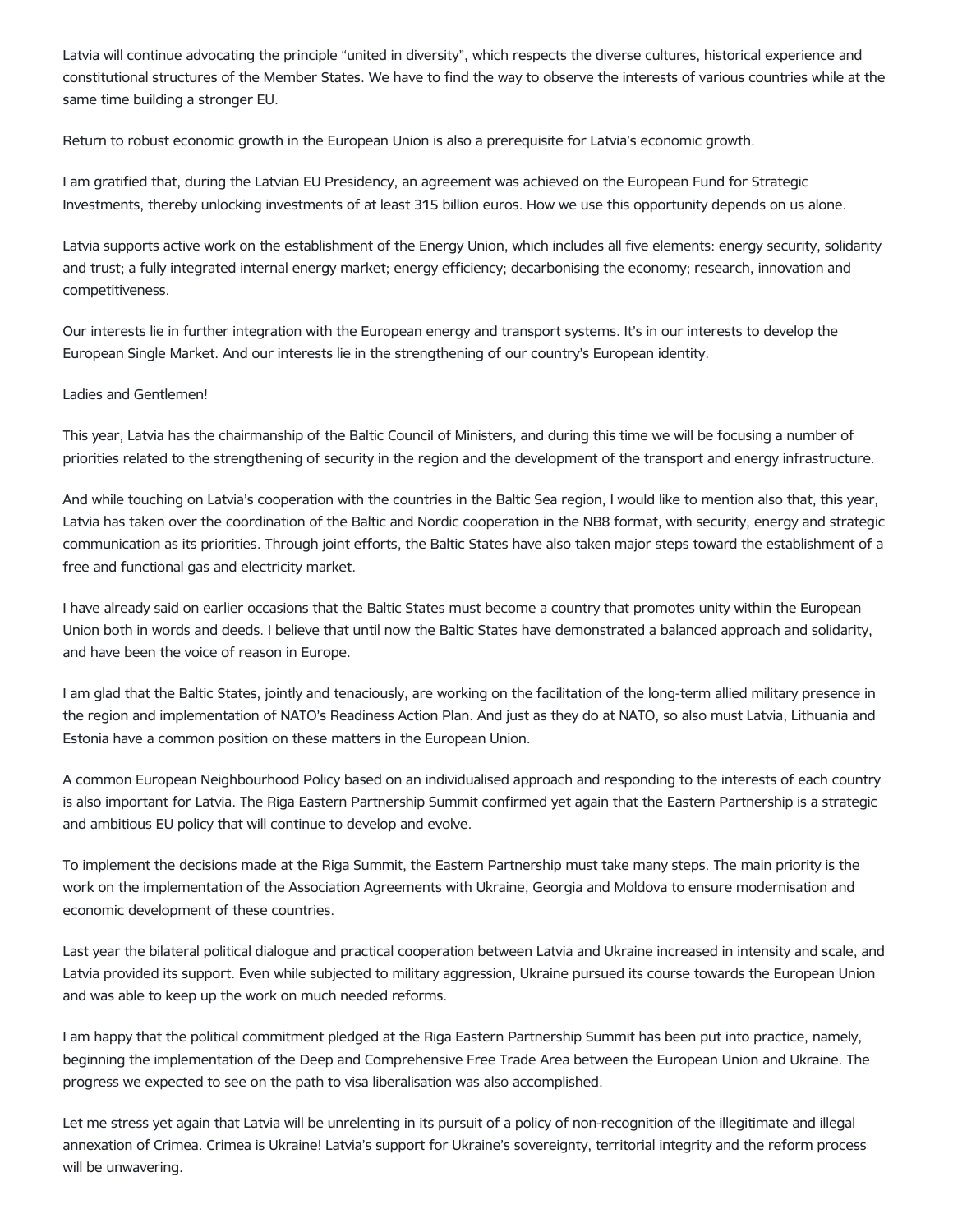This was a decisive year for Ukraine in undertaking reforms. Both the Ukrainian society and we as well are expecting a breakthrough in the reforms with respect to public administration, the fight against corruption, and economic recovery. Only a strong Ukraine will be able to address all challenges. We have offered substantial assistance for our friends and are prepared to help them also in future.

It is with deep concern that we are following recent developments in Moldova. The new government must be able to introduce the required reforms thereby bringing tangible benefits to its people. Our Moldovan colleagues know that in the process of implementing reforms, they can rely on support from Latvia.

Latvia is a reliable friend to Georgia and an ally in favour of Georgia's closer integration with the European Union. We welcome the conclusion of Georgia's visa liberalisation dialogue with the European Union which renders practical support for the Georgian people on the path to the European Union.

Armenia and Azerbaijan are important partners when we speak of continuing implementation of the Eastern Partnership policy. It is essential that work begins this year on a new EU-Armenia framework agreement. An accord must also be achieved on a framework for a new agreement with Azerbaijan.

Likewise, bilateral cooperation between the European Union and Belarus should be strengthened by supporting Belarus in its accession to the World Trade Organisation and cooperation with international finance institutions. That said, Latvia calls on Belarus to make further steps towards enhancing democracy and upholding human rights.

# Ladies and Gentlemen!

Evaluating the state of affairs in the neighbourhood, it must be noted that the conflict in Ukraine incited and caused by Russia and the illegal and illegitimate annexation of Crimea in 2014 had repercussions for Russia's relations with the European Union. In 2016 as well, whatever policy is pursued by Russia will continue to exercise its influence on the dynamic of Russia's relations with Latvia and the EU.

Although the Russian market is partly closed for our businesses, it is noteworthy that internationally, Latvia's total exports have increased. We have in fact succeeded in helping Latvian companies re-orient their business and enter new markets.

In the context of relations between the European Union and Central Asia, I would like to note that Latvia's foreign policy interests in Central Asia are directed toward strengthening regional security and stability and the development and modernisation of transport and transit links.

In 2016, Latvia's foreign policy vis à vis Central Asia will focus on sustaining an active dialogue between the countries and taking the current cooperation forward and the Latvian EU Presidency which brought forward the approval of the EU Strategy for Central Asia has helped in this regard.

# Honourable Members of Parliament!

Latvia has committed itself to completing the process of accession to the Organisation for Economic Cooperation and Development (OECD) which will make Latvia more attractive for investors and foreign businesses, and raise the level of foreign direct investment.

Let's examine the reasons why joining this organisation are so important.

Firstly, the OECD membership has a positive impact on the international credit rating, which, in turn, has a positive influence on interest rates related to government and business financing. The costs of servicing the national debt are therefore reduced and businesses are given new prospects for development.

Secondly, Latvia will gain a higher profile in economic terms in countries with which the potential of business and trade cooperation has not yet been fully exploited. Being an OECD member will ensure greater confidence in Latvia's economic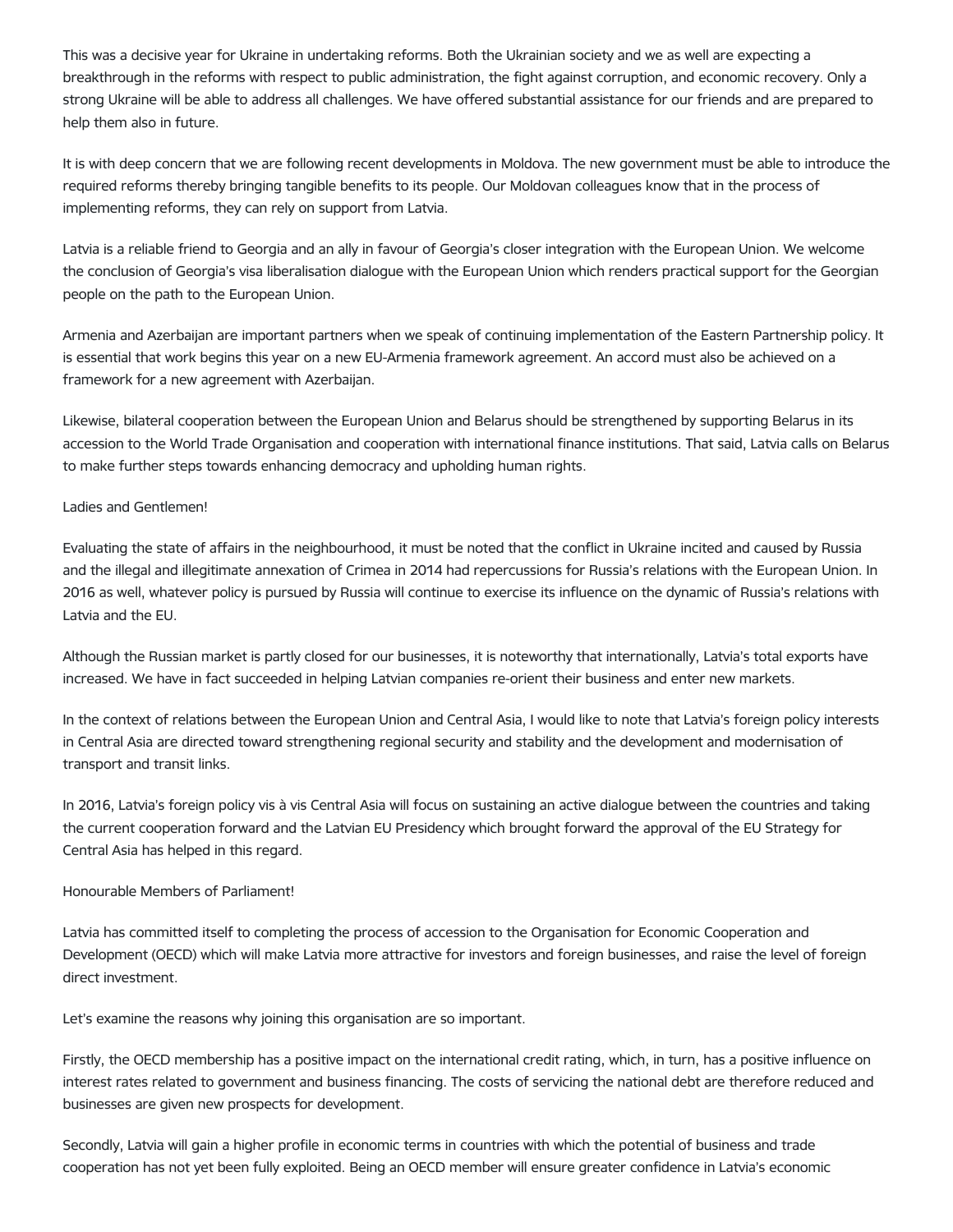potential and the security of investments.

Thirdly, OECD members have higher standards in regard to international business operations, financial transactions, corporate governance and the fight against corruption in international business transactions. That will no doubt stimulate the development of higher standards in Latvia while yielding concrete economic benefits.

Although the OECD membership talks have entered the concluding phase, Latvia is currently expected to demonstrate greater progress, especially in the areas concerning the fight against bribery in international business transactions and corporate governance of state-owned enterprises.

One of the missions of Latvia's foreign policy is to facilitate the external economic relations of our country and entry into new markets.

Over the past year, the Ministry of Foreign Affairs has continued supporting Latvia's business people when they move to new export markets, with an emphasis placed on assisting the food industry go from the Russian market to new markets in Europe and Asia.

Joint efforts have resulted in 19 new markets for Latvia's farmers and food producers. The launch of the exports of Latvian dairy products to China deserves special mention.

We can already now say that the opening of new diplomatic missions in Asian countries has been worthwhile. Since the Latvian Embassy was opened in the United Arab Emirates, exports from Latvia to that country have tripled. In the weeks immediately following the posting of a diplomat to South Korea, Latvian companies signed their first contracts with South Korean partners in the high technologies sector. And Latvia's universities and the clean technologies cluster in Latvia are successfully raising their profile in the Indian market.

2016 will be a year of great opportunities in cooperation with People's Republic of China (PRC). The Latvian Foreign Service has been devoting increased attention to promoting relations with the People's Republic of China. Toward the end of last year, it was agreed that the next Summit of China and the Central and Eastern European countries ("16+1") will be held in Riga and that Latvia is to be the country coordinating the transport and logistics sector in this format. This means that the Chinese Prime Minister and representatives from several dozen leading Chinese companies will arrive in Latvia this autumn. An important condition for the success of cooperation with China is the development of joint offers representing entire sectors of the economy. This concerns not only the transport and logistic sectors but also infrastructure projects and manufacturers.

#### Honourable Members of Parliament!

This year, we expect to see progress in negotiations on the Transatlantic Trade and Investment Partnership Agreement (TTIP) between the United States and the European Union, an agreement which will enable Latvia to enhance its socio-economic security and will offer alternative export markets and sources of investment in today's insecure world.

We expect the TTIP to make the European Union's producers more competitive and to take into account Latvia's interests with respect to sensitive sectors, manufactured products and provision of services.

To sum up the above, the strengthening of trade links with the United States of America, further exploration of China's market and the development of the EU Single Market are the three main directions for our work this year on maximizing external trade opportunities.

## Honourable Members of Parliament!

The best agents of Latvian companies and their best help in foreign markets are often Latvians themselves who are living abroad. This became apparent during the Second World Latvian Economics and Innovations Forum in Riga last July.

The forum highlighted the intellectual potential of Latvians living abroad, a potential that has not yet been fully utilised. Therefore,